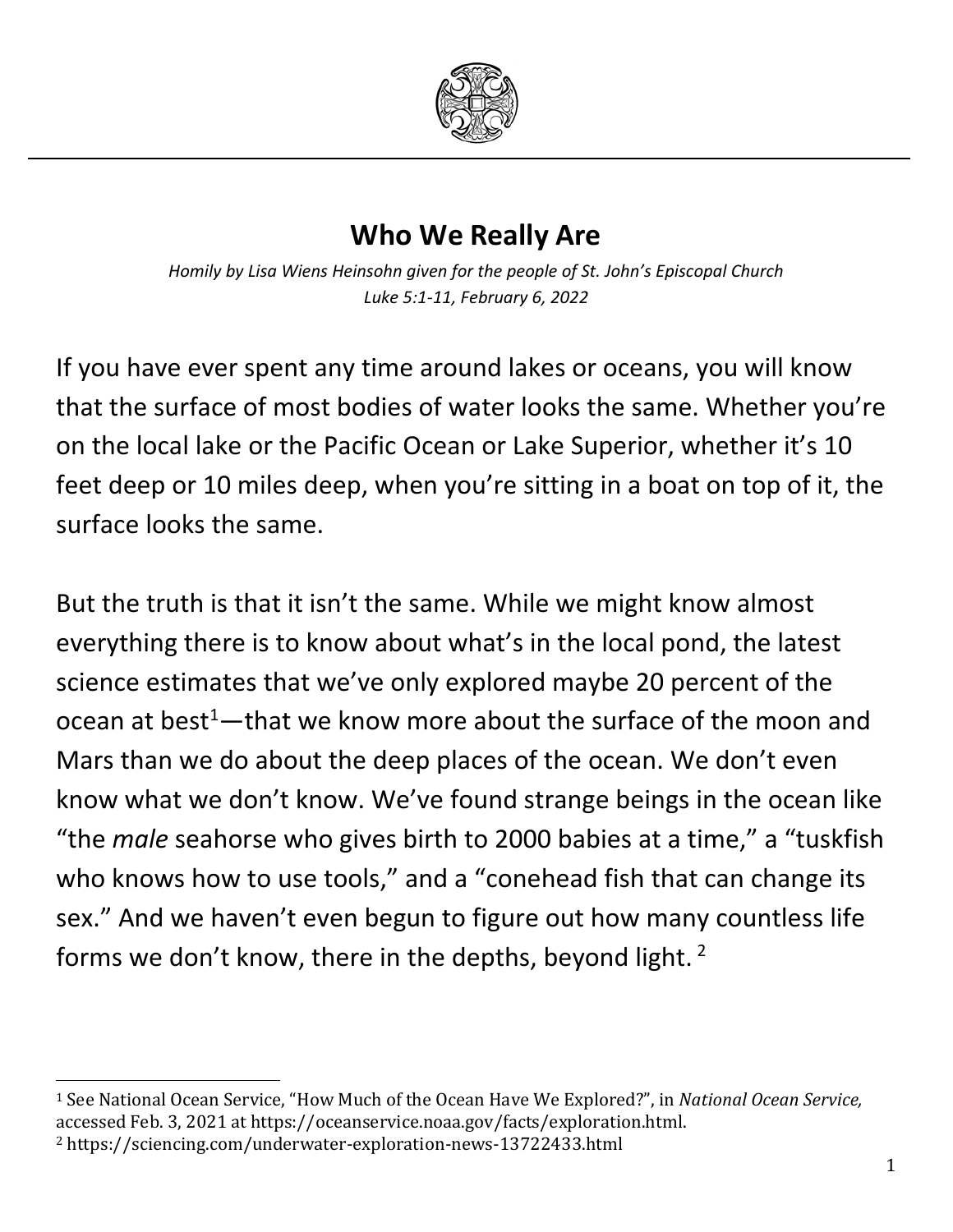In scripture, images of depths of water are meant to evoke the vast mystery of the Divine. No matter what we know or experience about God, we cannot ever come to the end of it. In the first few verses of the Bible, the Hebrew imagination pictures the Spirit of God, hovering over the face of the deep. I imagine that the deep is the formless body of God itself. And out of this vast mystery, God says, Let there be light. And there was light. Out of the very being of God, all that exists is created. The medieval mystic Julian of Norwich said that we weren't so much made *by* God as *of* God. This is our deepest essence.

In today's gospel reading we have the familiar story of Jesus calling the first disciples. It's worth noting that in this version of the story in Luke, Jesus doesn't call the disciples by verbally inviting them to follow him, but by giving a set of experiences which so move them that they leave everything to follow him on their own. After borrowing Simon's boat to teach the crowds, Jesus tells Simon to put out to the deep water and cast his nets. Simon was already exhausted from working all night and catching nothing. But he is willing to humor Jesus, so he puts out to the deep water with him, this water he thought he knew so well, and catches an abundant supply of fish where he previously had found none.

It's no accident that Simon Peter begins his discipleship with Jesus on the face of deep water. He begins there because the deep water is the place of creation in the Hebrew imagination. He begins there because despite his best efforts, all by himself he could not touch that which was nourishing in those waters, even though it was there all along. He needed the grace of Christ to do it.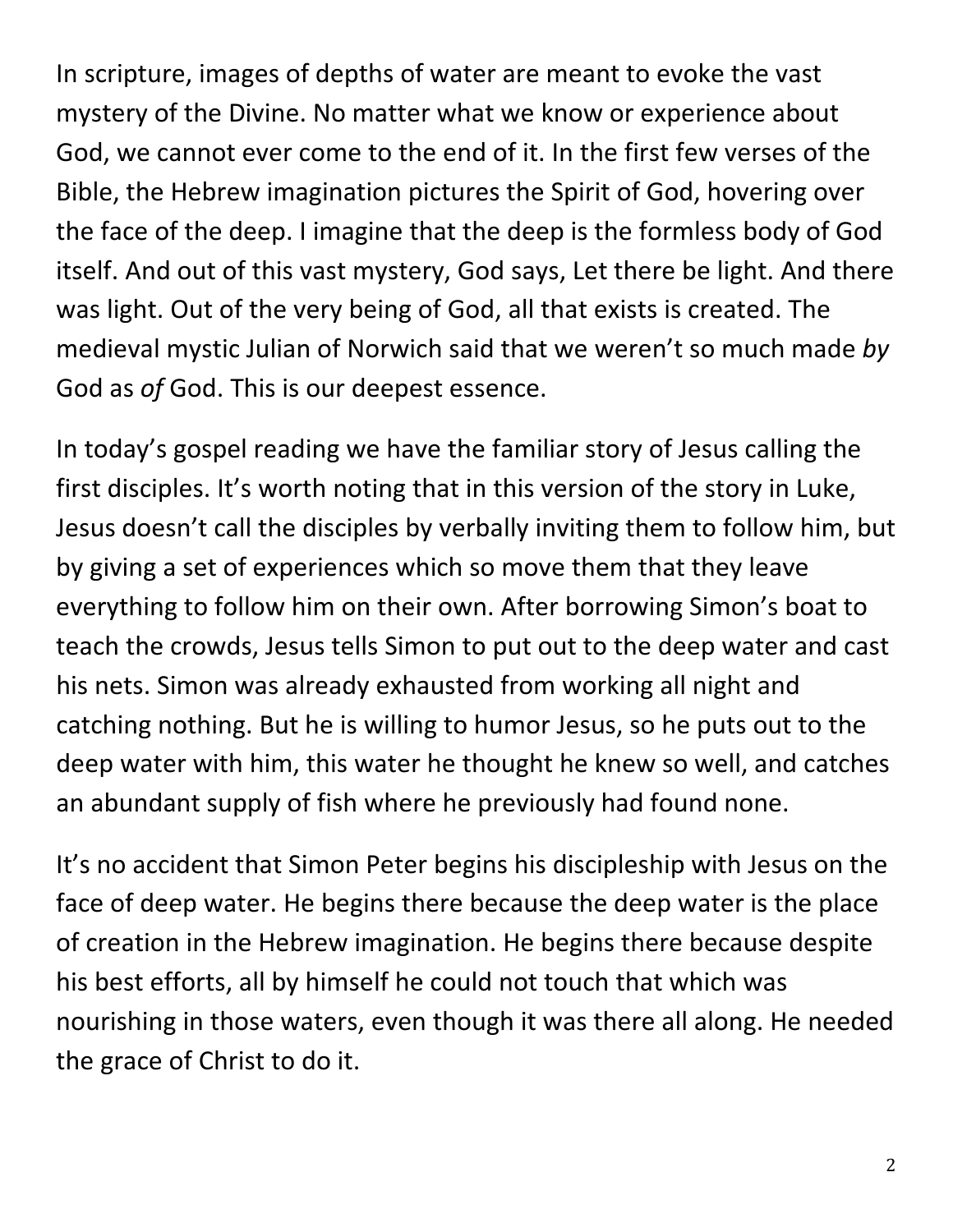And it's so interesting that Peter's first response seems to be shame. "Get away from me, I am a sinful man," he says. Maybe that's Peter recognizing the shocking difference between the character and wisdom and power of Jesus sitting before him, and what Peter knows about his own habits of thinking and being. But Jesus came to show us how to recover our deepest and truest selves, which is deeper than any and all storms at our surface, all our rages and pettiness and hurts, and all that we think we know about who we are. Jesus came to show us how to recover that of God from deep within us. And the way we do this isn't so much addition, as it is subtraction. It's not to add something. It's to stop confusing ego with identity, which means we are less hooked by the ego's occasional storms and tantrums. It's to strip away the lies that empire tells about who is worthy and who is not and why. This is why Jesus can say to Peter, don't be afraid, even though yes, we all need to do some work to help recognize our deepest identities, and to live from that place. This is the path of Christian discipleship, of apprenticing to Jesus' Way of Love.

It has been said that the disciples left everything to follow Jesus because they saw in him the fullness of God, and they wanted the fullness of God for themselves. Have you ever found yourself drawn to someone, wanting to spend time with someone, because they seemed to have a character or quality that you wanted? Although in the U.S. today we may not have as many wandering rabbis, I think we've all read a book or heard a TED talk or seen a Tik Tok when someone said something that struck us as really true, and we've literally "followed" that person on social media. Maybe the disciples' experience isn't so foreign after all. The path of following Jesus is engaging in the steps that uncover, illuminate, and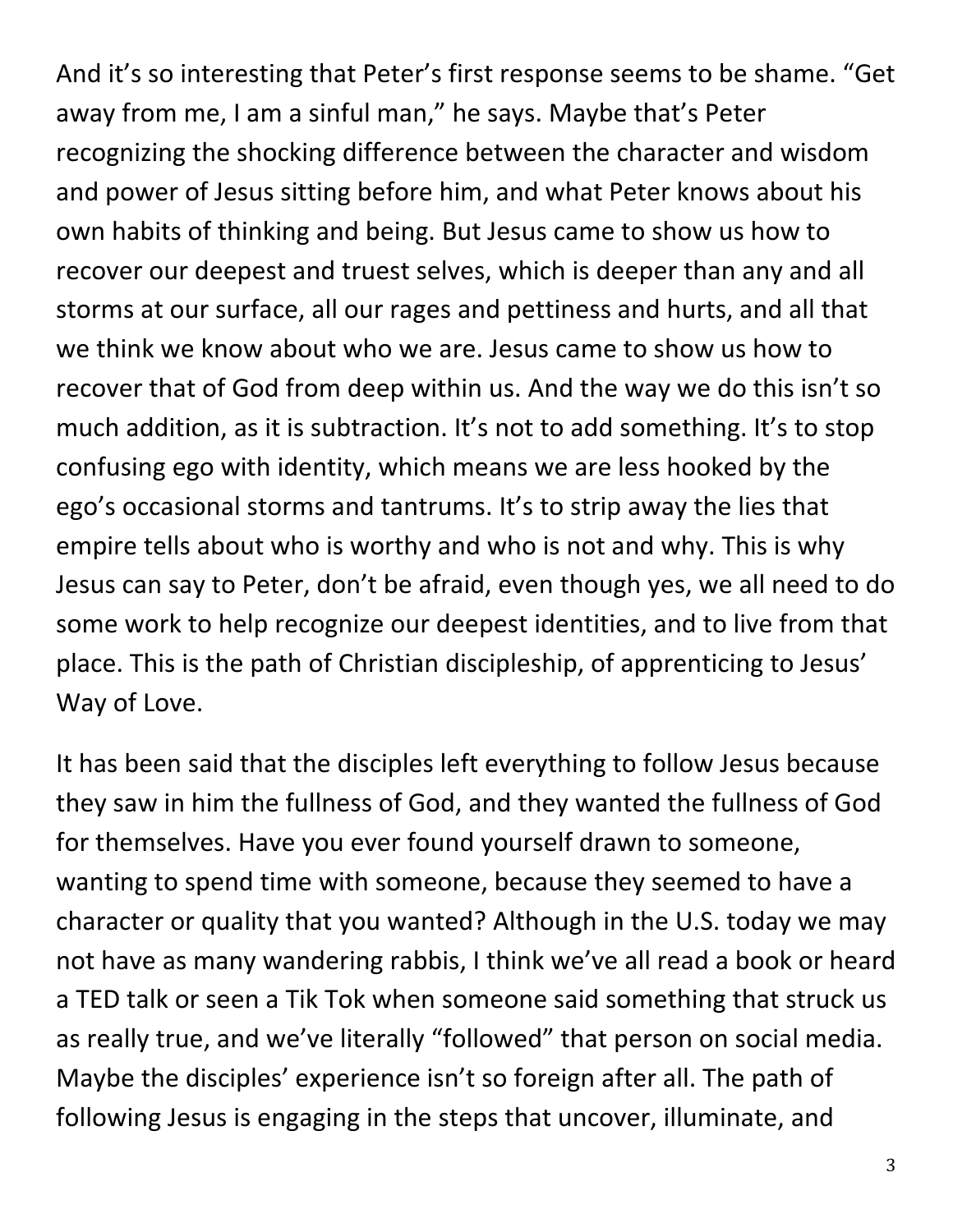unite our truest selves with God. Long ago Christian mystics called this *katharsis, fotosis, theosis*: *katharsis*, to purify or uncover or reveal; *fotosis,* to illuminate in a nourishing way as a leaf experiences photosynthesis in sunlight; and finally *theosis*, union with God.

It may seem strange that I'm talking about our deepest selves made in goodness when this week's news has been so distressing. We are in anguish over the police killing 22-year old Amir Locke in his bed in Minneapolis on Wednesday. We are in anguish that 15-year old Jahmari Rice was shot and killed in front of his high school in Richfield this week. My friend called me this week and told me she just couldn't stand it anymore. How can I talk about our goodness in face of these ongoing, endless, monstrous evils? The systems that make violence like this seem not only predictable but inevitable?

Celtic theologian John Philip Newell talks about our need to say both a deep "no" and a deep "yes" in our spiritual journeys. We are called to say an emphatic and prophetic *no* to the many ways we have failed to honor the sacred in all other life. But our "no's" will achieve nothing if we have not first said *yes* to the essence of God in our core. We must say an intimate and loving *yes* to God's endless call, deep within us, to reunite with who we really are. This is our purpose, the purpose of Jesus' Way of Love, and of all the great spiritual traditions. The disciples in today's gospel story left everything because in Jesus they found the memory of who they really were, as theologian John Scotus would say.  $3$  All spiritual practice, every step in Jesus' Way of Love, is to remember and reconnect with our true nature.

<span id="page-3-0"></span> <sup>3</sup> See Rev. Dr. John Philip Newell, "Lenten Preaching Series," March 7, 2013 at Calvary Episcopal Church Memphis, accessed Feb. 3, 2022 at [https://www.youtube.com/watch?v=VTtYnJYDE00.](https://www.youtube.com/watch?v=VTtYnJYDE00)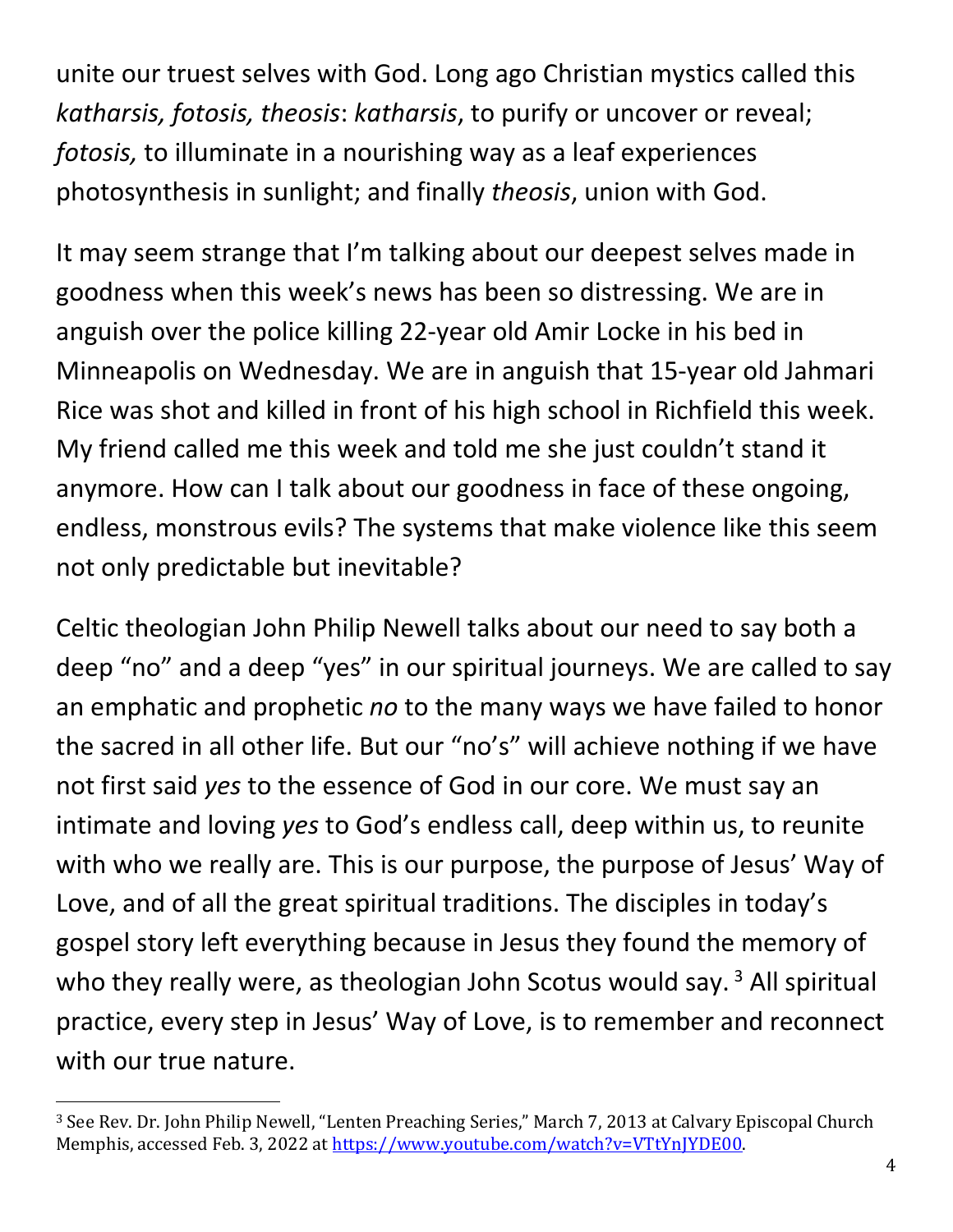There was a woman suffering from advanced dementia in a church I served. She had forgotten all of her friends' names, and all of the memories she and her friends had together. She had forgotten what to call a pot and a pan, or how to use them on the stove. But every single week after church, even though she couldn't remember my name, she approached me after the service and said, "you did such a good job this week. Especially this week, the service was *really* good." She had forgotten almost everything about how to operate in the world, but stripped to her core, she always remembered to come encourage and affirm me. That touched me so much. Her core was about overflowing goodness. It's always there no matter what the surface of things looks like. It's who she is, and who I am, and who you are. It's who Amir Locke was, and also who Officer Mark Hanneman is.

Our spiritual practices—turn, learn, pray, worship, bless, go and rest—are a contemporary attempt to capture the ancient wisdom of Jesus that helps uncover, illuminate and unite our truest selves with God. What do you need to let go of to remember who you really are? Everything we do at St John's is about exploring those questions together, so that we can live Jesus' radical gospel in the world—the gospel that insists all living beings are sacred, therefore nothing should be exploited, no one should be dominated or demonized.

The ancient wisdom of Christ still calls to us, still invites us to dare to explore the deep places of our being, the oceans that contain monsters in them but also are the birthplace of creation. Perhaps you've looked at the surface of this water, of who you are or what church is, and thought, there is nothing here I don't know, and I'm not interested. But look again.